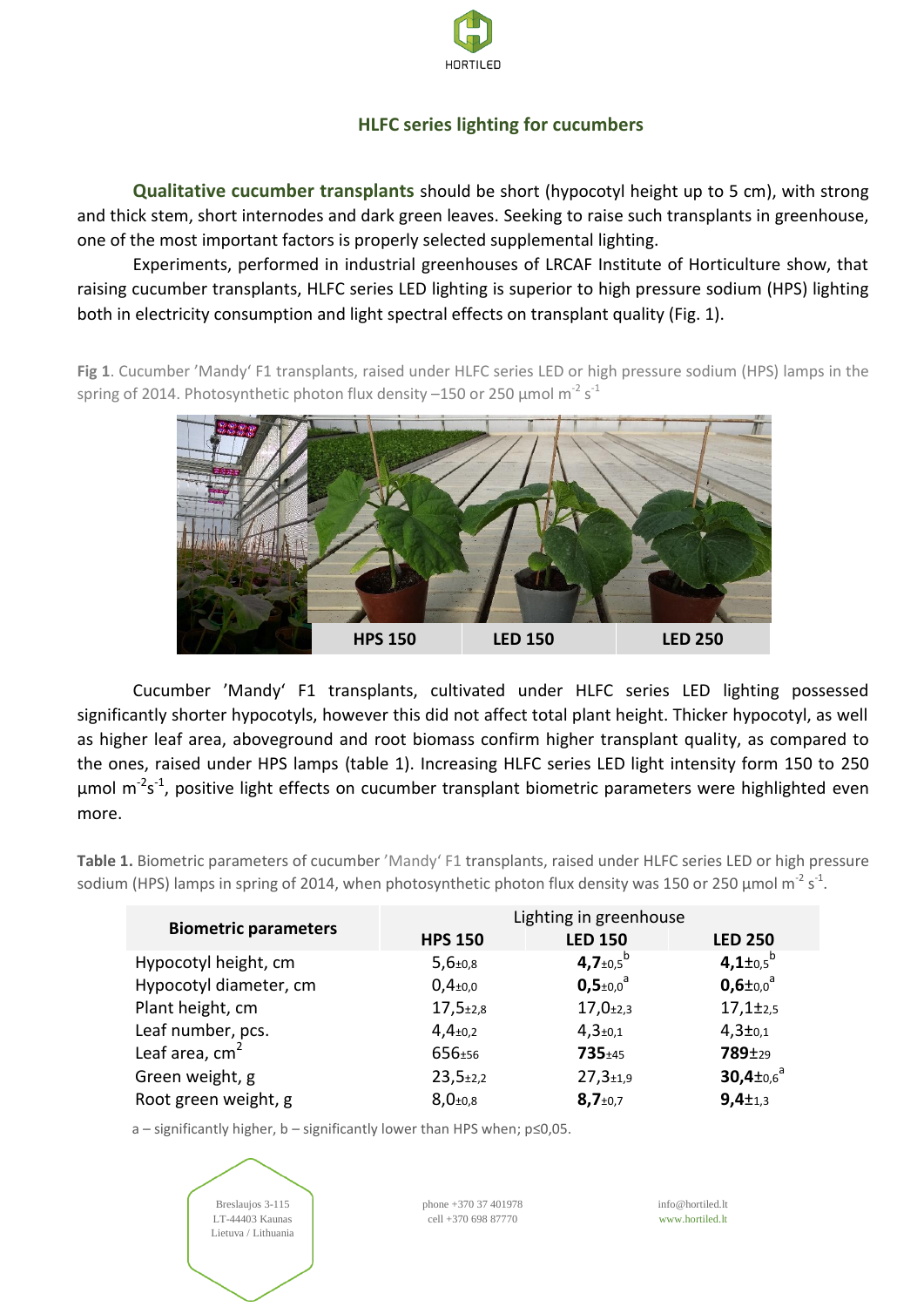

Repeating cultivation experiments with the same cucumber hybrid during different cultivation seasons it was determined, that transplant photosynthesis intensity rate in winter time is 2-4 times lower, than in spring. When overall plant vitality is higher, positive LED light effect is more pronounced: photosynthesis intensity in transplants, raised under LEDs in spring is ~30% higher as compared to transplants, raised under high pressure sodium lamps under the same intensity. Independently from season, HLFC series LED lighting resulted in higher chlorophyll ratio in greenhouse, what also reflects higher photosynthetic potential of these transplants. The ratio between aboveground plant weight and root weight, reflecting biomass allocation between source and sink organs, was dependent not only on the different season of the year, but on specific microclimatic conditions during each run. The trend was observed, that LED results in higher root biomass formation, as compared to leaf biomass, what results in better rooting after transplanting. Together, the slight inhibiting effect (independently from cultivation season) on flower formation and growth under LED light was determined.

Fig. 2. Physiological indices of cucumber 'Mandy' F1 transplants, raised during different seasons under HPS and HLFC series LED lighting. Photosynthetic photon flux density  $-150$  µmol m<sup>-2</sup> s<sup>-1</sup>.



## **HLFC series lighting for cucumber harvesting and fruit quality**

After transplanting in industrial greenhouse (with no further artificial illumination, the residual effect of the lighting on transplants was observed. Slower cucumber flower formation under LED illumination in transplant stage resulted in slightly lower early harvest (table 2), but did not affect total harvest or fruit weight.

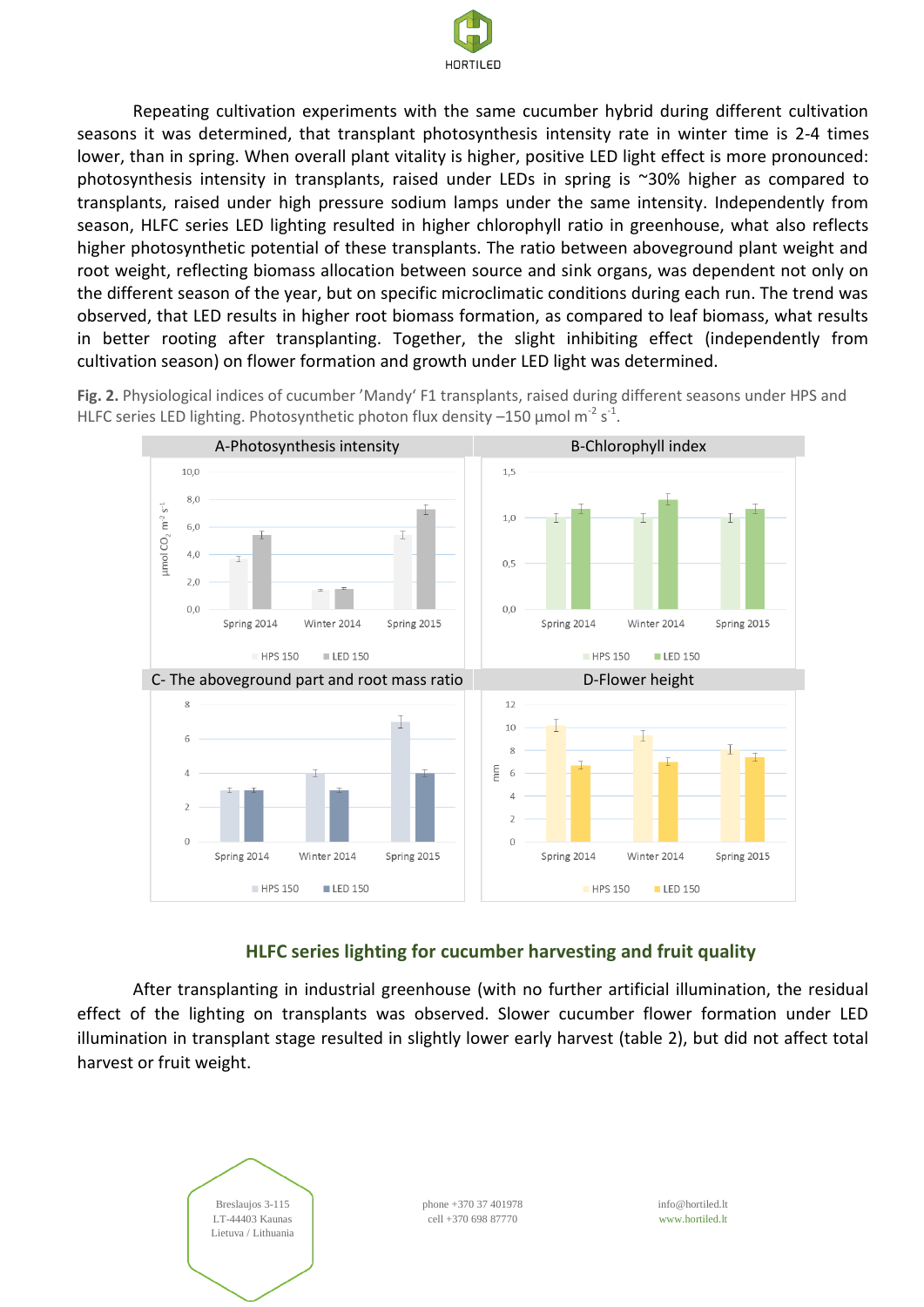

**Table 2.** Cucumber 'Mandy' F1 harvest indices, when transplants rased under HPS or HLFC series LED lighting (HPS Transpalnts and LED Transplants) or when plants are also illuminated with LED during harvesting (LED Harvesting). Photosynthetic photon flux density – 150  $\mu$ mol m<sup>-2</sup> s<sup>-1</sup>.

| Harvest indices             | <b>HPS Transplants</b>     | <b>LED Transplants</b>     | <b>LED Harvesting</b>      |
|-----------------------------|----------------------------|----------------------------|----------------------------|
| Early harvest, kg per plant | $2,3{\scriptstyle \pm}0.2$ | $1,9{\scriptstyle \pm0.2}$ | $1,9{\scriptstyle \pm0.2}$ |
| Total harvest, kg per plant | $9,0{\scriptstyle \pm0.5}$ | $9,0{\scriptstyle \pm0.5}$ | $8,0{\scriptstyle \pm0.5}$ |
| <b>Fruit weight, g</b>      | 75±2                       | 75±2                       | 76±2                       |

When cucumbers were illuminated with LED during harvesting, the inhibiting effect on their elongations was observed, as well as slightly decreased harvesting. In spring-summer season supplemental lighting in Lithuanian climate zone is not actual, because natural illumination in greenhouse is sufficient.

Evaluating LED lighting effects on fruit quality, the lighting applied in transplant stage, later had no remarkable effect on fruit quality. LED lighting, applied during harvesting resulted in slightly higher contents of antioxidant phenolic compounds and ascorbic acid in fruits (Fig. 3).

Fig. 3. Biochemical parameters of cucumber 'Mandy' F1 fruits, when their transplants were raised under HPS or HLFC series lighting (HPS Transplants and LED Transplants) or when plants were illuminated with LED during harvesting (LED Harvesting). Photosynthetic photon flux density – 150  $\mu$ mol m<sup>-2</sup> s<sup>-1</sup>. Results presented in fresh weight.





phone +370 37 401978 cell +370 698 87770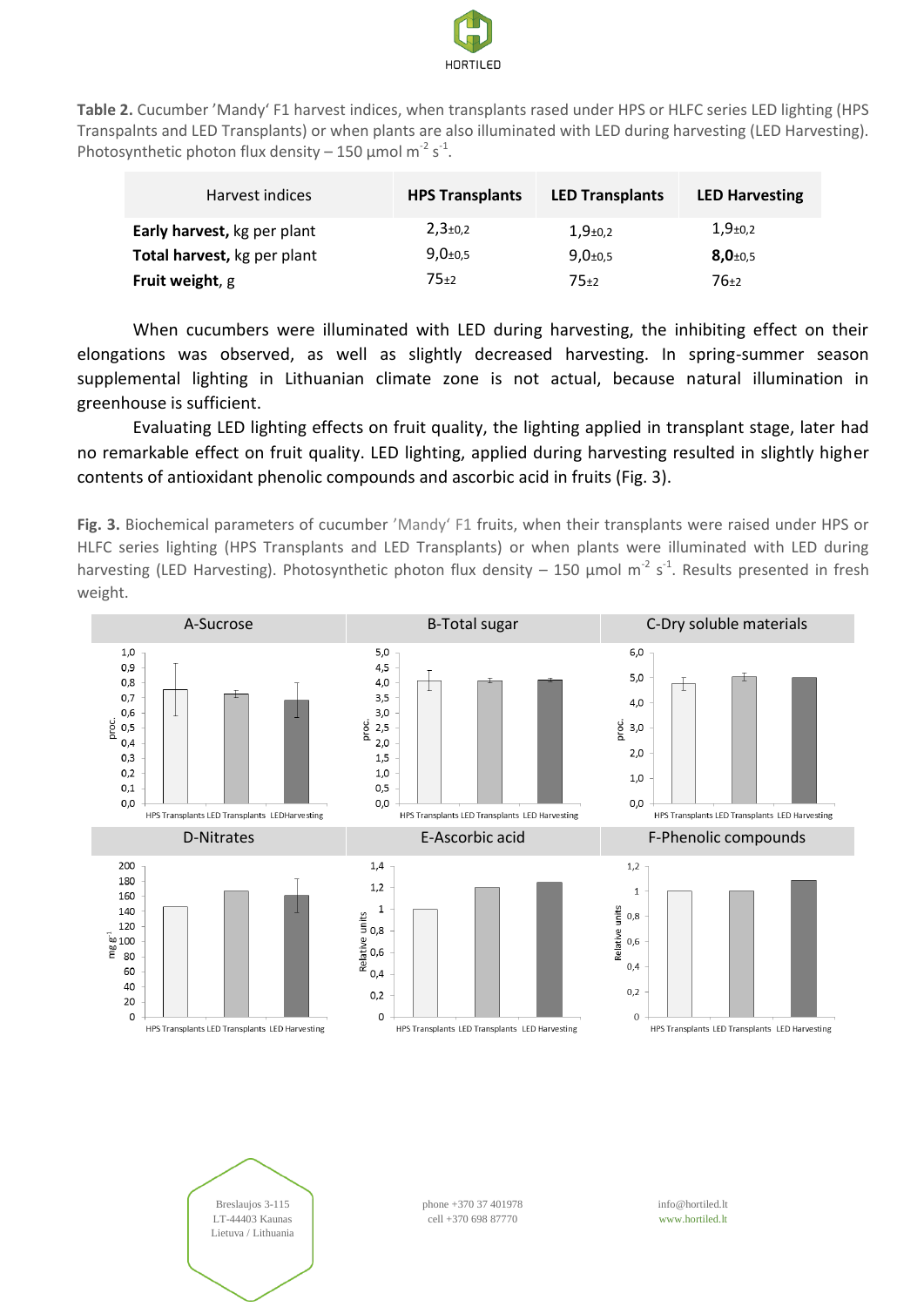

**Table 3**. Mineral element contents in cucumber leaves and fruits in harvesting time. Only transplants were illuminated with HPS or HLFC series LED light, or plants were illuminated with LED during harvesting (LED Harvesting). Photosynthetic photon flux density – 150 µmol m<sup>-2</sup> s<sup>-1</sup>. Results presented in green weight.

|                      |    | <b>HPS</b>                  | <b>LED</b>                          | <b>LED</b>                          | <b>HPS</b>                 | <b>LED</b>                         | <b>LED</b>            |
|----------------------|----|-----------------------------|-------------------------------------|-------------------------------------|----------------------------|------------------------------------|-----------------------|
|                      |    | Transplants                 | Transplants                         | Harvesting                          | Transplants                | Transplants                        | <b>Harvesting</b>     |
| Elements             |    | <b>Leaves</b>               |                                     |                                     | <b>Fruits</b>              |                                    |                       |
| ີ $\mathtt{w}$<br>mg | Ca | $13,8{\scriptstyle \pm0,2}$ | $12,9_{\pm0,1}$ <sup>b</sup>        | 14,3 $\pm$ 0,1 $^{\circ}$           | $0,2{\scriptstyle \pm}0,0$ | $0,3{\scriptstyle \pm0,0}^{\circ}$ | $0,3{\pm}0,0^{\circ}$ |
|                      | К  | $2,6{\scriptstyle \pm0.0}$  | $2,7{\scriptstyle \pm0.0}^{\circ}$  | $2,8+0.0^a$                         | $1,7{\scriptstyle \pm0,0}$ | $1,7+0,0$                          | $1,7{\pm}0,0$         |
|                      | Mg | $2,7+0,0$                   | $2,7{\scriptstyle \pm0.0}$          | $2,8+0.0$ <sup>a</sup>              | $0,2{\scriptstyle \pm}0,0$ | $0,2{\scriptstyle \pm}0,0$         | $0,2{\pm}0,0$         |
|                      | P  | $0,5{\scriptstyle \pm0.0}$  | $0,4{\scriptstyle \pm0,0}^{\rm b}$  | $0,6{\scriptstyle \pm0,0}^{\circ}$  | $0,3{\scriptstyle \pm0,0}$ | $0,3{\scriptstyle \pm0,0}$         | $0,3{\pm}0,0$         |
|                      | Na | $1,4{\scriptstyle \pm0.0}$  | $1,5{\scriptstyle \pm0,0}^{\circ}$  | $1,5{\scriptstyle \pm0.0}^{\circ}$  | $0,4{\scriptstyle \pm0,0}$ | $0,4{\scriptstyle \pm0,0}$         | $0,4{\pm}0,0$         |
| ്ക<br>알              | Fe | $27,7{\scriptstyle \pm0,3}$ | $33,5 \pm 0.1$ <sup>a</sup>         | $24,8{\scriptstyle \pm0,1}^{\rm b}$ | $0,9{\scriptstyle \pm0,0}$ | $1,4{\scriptstyle \pm0,1}^{\rm a}$ | $1,1\pm0,0^{\circ}$   |
|                      | Zn | $1,3+0,1$                   | $1,8{\scriptstyle \pm0,1}^{\circ}$  | $2,4+0,1^a$                         | $0,9{\scriptstyle \pm0,0}$ | $0,8{\scriptstyle \pm0.0}^{\rm b}$ | $1,1\pm0,0^{\circ}$   |
|                      | Mn | $39,4{\scriptstyle \pm0,2}$ | $29,9{\scriptstyle \pm0,4}^{\rm b}$ | $36,9{\scriptstyle \pm0,0}^{\rm b}$ | $0,6{\scriptstyle \pm0,0}$ | $0,6{\scriptstyle \pm0,0}$         | $0,9{\pm}0,0^{\circ}$ |
|                      | В  | $8,1\pm0,2$                 | $11,3_{\pm 0,2}$ <sup>a</sup>       | $10,2_{\pm0,1}$ <sup>a</sup>        |                            |                                    |                       |

a – significantly higher, b – significantly lower than HPS when; p≤0,05.

HLFC series LED lighting in most cases resulted in better cucumber root formation and higher mineral element uptake to leaves (table 3). Qualitative cucumber transplants, raised under LEDs, even with no supplemental lighting during further growth and harvesting, resulted in higher mineral uptake, especially of zinc and iron. This could be attributed for higher overall vitality of plants. Illuminating cucumbers with LEDs during harvesting time, more of potassium, calcium, magnesium, phosphorus were accumulated as compared to non-illuminated plants. Evaluating mineral element contents in fruits, ir was observed, that in cucumber fruits, whose transplants were raised under HLFC series LEDs, slightly higher contents of calcium and iron were determined. When plants were illuminated during harvesting, better uptake of potassium, iron, and zinc was observed.

#### **Conclusions**

- Evaluating HLFC series LED lighting for cucumbers in industrial greenhouse, pronounced seasonality effects were observed, associated with overall plant vitality. In winter season transplant physiological indices differed more sensitively, depending on applied lighting intensity. Despite these trends, both in winter and spring 150  $\mu$ mol m<sup>-2</sup>s<sup>-1</sup> flux of HLFC LED lighting is sufficient.
- Independently from applied light source, the effects of lighting spectra and intensity are specific for plant species, variety, and developmental stage and preparing recommendations for lighting regimes, it is necessary to proportionate them with plant morphological, physiological features.
- Supplemental LED lighting resulted in higher root biomass formation in cucumber transplants, better rooting after transplanting and higher uptake of mineral elements.
- Though cucumber transplants, illuminated with LEDs in spring, developed slower, as compared to ones, raised under HPS lamps, after two weeks after transplanting no differences in growth parameters were observed. The effects of supplemental LED lighting in greenhouse were superseded by high natural illumination level.



phone +370 37 401978 cell +370 698 87770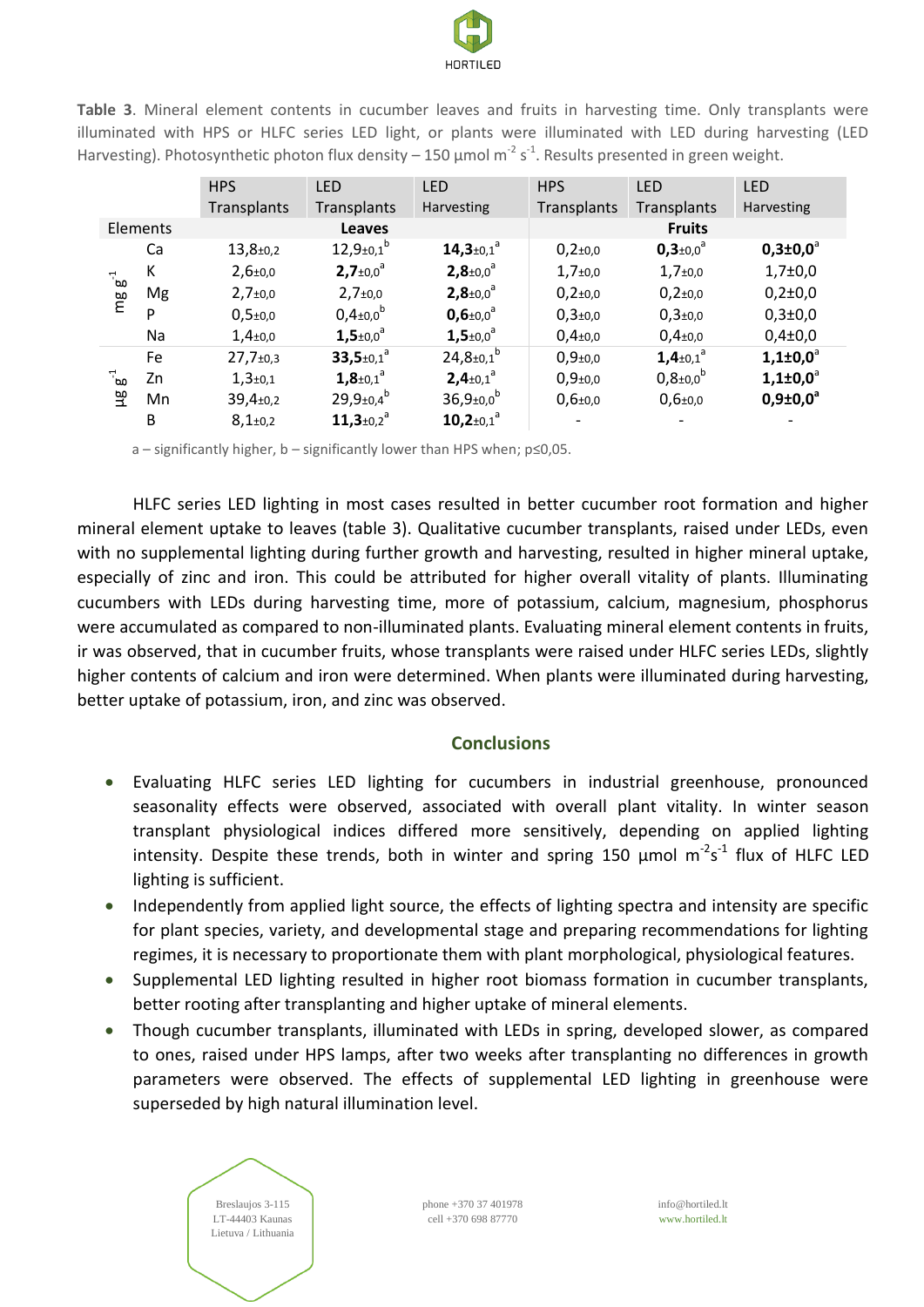

- Slower cucumber transplant development, as compared to HPS lams, resulted in slightly latter and smaller early harvest however, no remarkable effect on total harvest or harvesting duration were observed.
- Supplemental LED lighting in greenhouse had no remarkable or tendentious effect on fruit quality.

#### **Methods**

**The objective of studies** – cucumber hybrid 'Mandy' F1. Experiments were performed in November-December of 2014, April-May of 2014 and 2015. Transplants were cultivated in heated Vtype plastic greenhouse in polymer pots, filled with neutralized peat substrate with fertilizers (PG MIX (NPK 14-16-18; 1,3 kg/m<sup>3</sup>)). Together with natural lighting transplants were illuminated with HLFC series LED lamps at photosynthetic photon flux density of 150 or 250  $\mu$ mol m<sup>-2</sup>s<sup>-1</sup> and high pressure sodium lamps for reference (HPS, Son-T Agro 400 W, Philips). Photoperiod – 16 h. Day/night temperature  $21/17^{\circ}$ C.

Cucumbers were transplanted and further cultivated (May-July of 2015) in double plastic covered greenhouse. Cucumbers cultivated in 25L peat bags (2 plants per bag). Plant density –2,5 plants per square meter. Drip irrigation was used for plant nutrition. "Nutrifol" green and brown complex fertilizers, magnesium sulphate, calcium and ammonium nitrate were applied according to the growth stage. EC of nutrition solution – 2,5-2,8, pH 5,5-5,8. The residual LED and HPS lighting effect for transplant harvesting was evaluated, when no further artificial lighting was applied, or when plants were illuminated with HLFC series LED lighting during harvesting time. Photosynthetic photon flux density  $\sim$ 150 µmol m $^{-2}$  s $^{-1}$ .



After lighting experiment, transplant quality was evaluated. The photosynthetic pigment contents were evaluated by spectrophotometric method, biometric measurements were performed. Photosynthesis intensity was measured (Licor LI6400 XT). Micro and macro element contents were determined by ICP-OES method. After transplanting in greenhouse, biometric observations were performed, harvesting recorded. Fruit quality parameters (ascorbic acid, phenolic compound, saccharide contents evaluated. All measurements performed in three repetitions; results presented as average ±standard deviation.



phone +370 37 401978 cell +370 698 87770